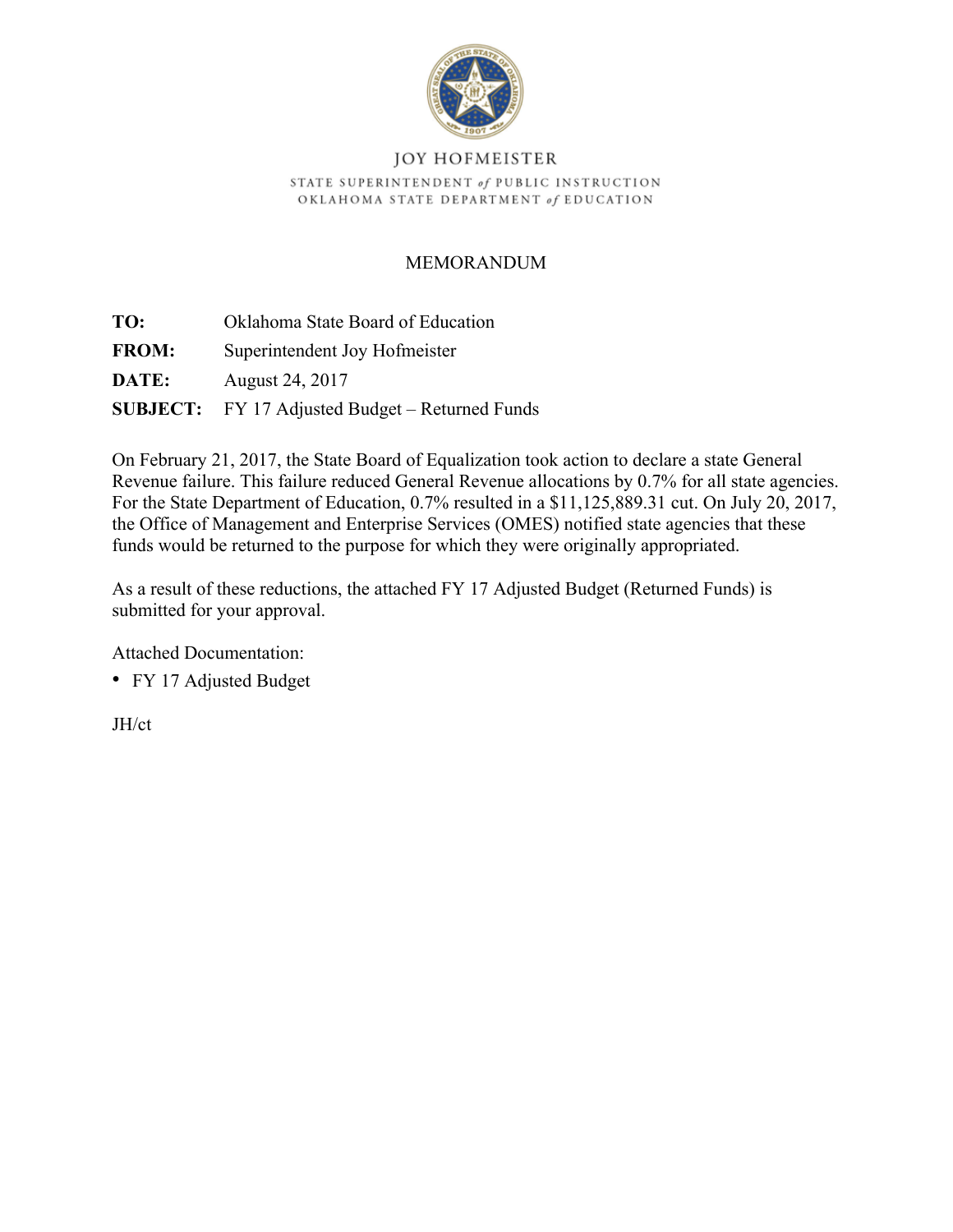## **Oklahoma State Board of Education Fiscal Year 2017 Adjusted Budget (Returned Funds)**

| <b>Purpose</b> | FV 47 11.<br><b>Initial</b><br>Appropriation | <b>GRF</b><br><b>Funds</b><br><b>Cut and</b><br>Returned | - 77<br>Reduction<br>í otal | .<br>Adiusted<br>Final<br>poropriation | ОТ<br>Reauction |
|----------------|----------------------------------------------|----------------------------------------------------------|-----------------------------|----------------------------------------|-----------------|
|----------------|----------------------------------------------|----------------------------------------------------------|-----------------------------|----------------------------------------|-----------------|

| <b>Financial Support of Public Schools Total</b> | 1,870,703,624.00 | 7,270,161.15 | (43, 132, 275.05) | 1,827,571,348.95 | 2.31%    |
|--------------------------------------------------|------------------|--------------|-------------------|------------------|----------|
| General Revenue (GR)                             | 1.038.594.450.00 | 7,270,161.15 |                   | 1.038.594.450.00 | $0.00\%$ |
| Education Reform Revolving Fund (1017 funds)     | 696,954,056.00   |              | (39,119,084.56)   | 657,834,971.44   | 5.61%    |
| Common Ed Technology Fund                        | 41,168,478.00    |              | (3, 124, 942, 70) | 38,043,535.30    | $7.59\%$ |
| Mineral Leasing Fund                             | 4,723,795.00     |              | (888, 247, 79)    | 3,835,547.21     | 18.80%   |
| <b>OK Lottery Trust Fund</b>                     | 23,397,757.00    |              |                   | 23,397,757.00    | $0.00\%$ |
| Rainy Day Fund                                   | 65,865,088.00    |              |                   | 65,865,088.00    | $0.00\%$ |

| <b>Flexible Benefit Allowance</b> (appropriated from GR)             | 442,030,522.00 | 3,094,213.66 | 442,030,522.00 | $0.00\%$ |
|----------------------------------------------------------------------|----------------|--------------|----------------|----------|
| Certified Personnel                                                  | 284,030,744.00 | 1,988,215.21 | 284,030,744.00 | $0.00\%$ |
| <b>Support Personnel</b>                                             | 157,999,778.00 | 1.105.998.45 | 157,999,778.00 | $0.00\%$ |
|                                                                      |                |              |                |          |
| <b>Support of Public School Activities</b><br>(appropriated from GR) | 91,956,442.00  | 643,695.09   | 91,956,442.00  | 0.00%    |

| <b>Support of Partnership for I</b><br><sup>∙</sup> Math Intervention∖ |             |          |                  |          |
|------------------------------------------------------------------------|-------------|----------|------------------|----------|
| (appropriated from GR)                                                 | .000.000.00 | 7,000.00 | $1.000.000.00$ . | $0.00\%$ |

| <b>Administrative and Support Functions</b><br>(appropriated from GR)                                 | 15.831.344.00 | 110.819.41 | 15.831.344.00 | $0.00\%$ |
|-------------------------------------------------------------------------------------------------------|---------------|------------|---------------|----------|
| Lottery Trust Fund - Transfer to TRS Revolving Fund<br>(62 O.S 34.93 and 3A O.S. 713(C)(3))           | 2.599.751.00  |            | 2.599.751.00  | $0.00\%$ |
| Lottery Trust Fund - Transfer to School Consolidation Assistance Fund<br>$(70 \text{ O.S. } 7 - 203)$ | 2.599.751.00  |            | 2,599,751.00  | $0.00\%$ |

| <b>TOTAL APPROPRIATION</b> | 2.426.721.434.00 | .1.125.889.31 | (43.132.275.05) | 2.383.589.158.95 | 1.78% |
|----------------------------|------------------|---------------|-----------------|------------------|-------|